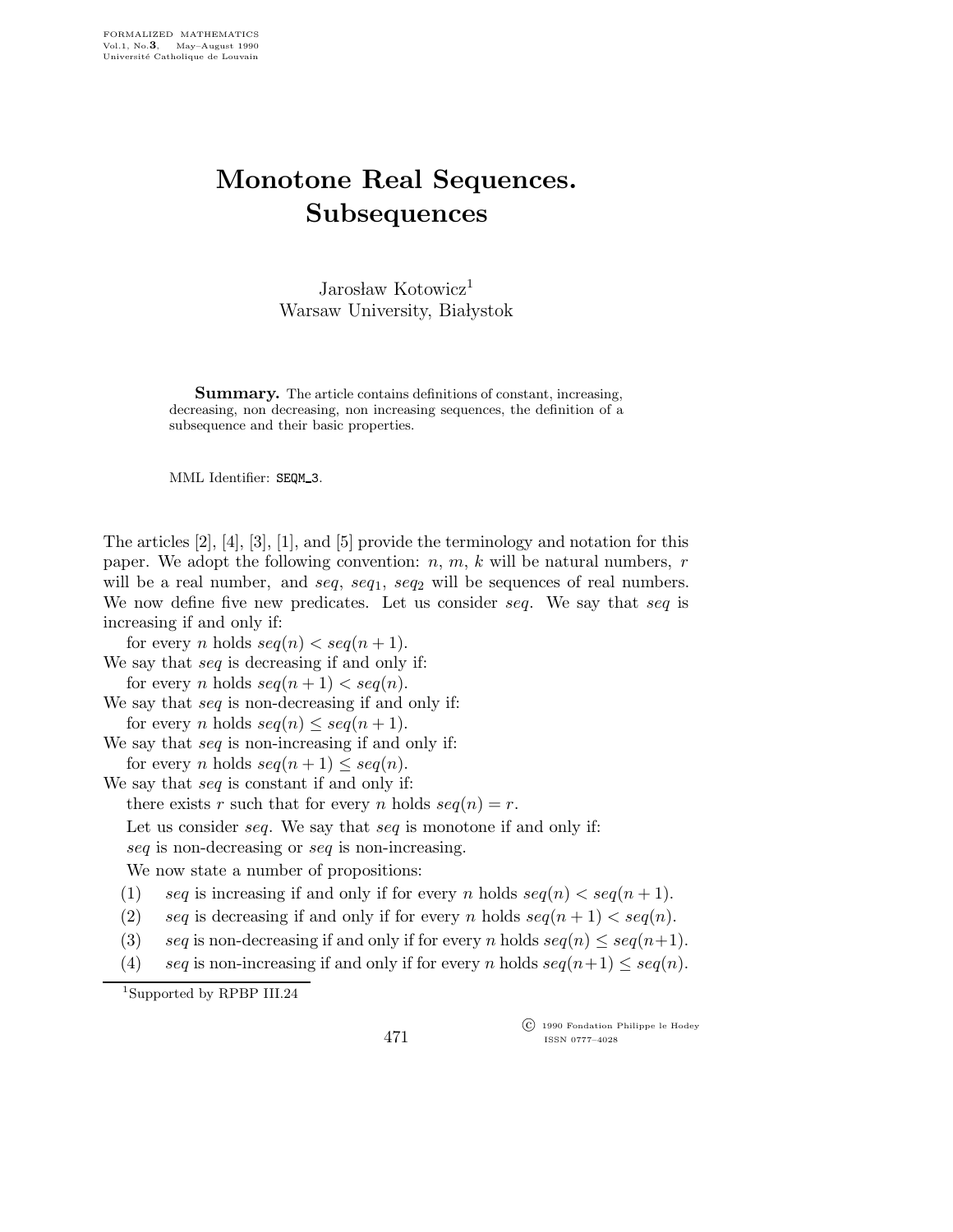## 472 JAROSŁAW KOTOWICZ

- (5) seq is constant if and only if there exists r such that for every n holds  $seq(n) = r$ .
- (6) seq is monotone if and only if seq is non-decreasing or seq is nonincreasing.
- (7) seq is increasing if and only if for all n, m such that  $n < m$  holds  $seq(n) < seq(m).$
- (8) seq is increasing if and only if for all n, k holds  $seq(n) < seq((n+1)+k)$ .
- (9) seq is decreasing if and only if for all n, k holds  $seq((n+1)+k) < seq(n)$ .
- (10) seq is decreasing if and only if for all n, m such that  $n < m$  holds  $seq(m) < seq(n)$ .
- (11) seq is non-decreasing if and only if for all n, k holds  $seq(n) \leq seq(n+k)$ .
- (12) seq is non-decreasing if and only if for all n, m such that  $n \leq m$  holds  $seq(n) \leq seq(m).$
- (13) seq is non-increasing if and only if for all n, k holds  $seq(n+k) \leq seq(n)$ .
- (14) seq is non-increasing if and only if for all n, m such that  $n \leq m$  holds  $seq(m) \leq seq(n).$
- (15) seq is constant if and only if there exists r such that rng  $seq = \{r\}$ .
- (16) seq is constant if and only if for every n holds  $seq(n) = seq(n + 1)$ .
- (17) seq is constant if and only if for all n, k holds  $seq(n) = seq(n + k)$ .
- (18) seq is constant if and only if for all n, m holds  $seq(n) = seq(m)$ .
- (19) If seq is increasing, then for every n such that  $0 < n$  holds seq(0)  $<$  $seq(n).$
- (20) If seq is decreasing, then for every n such that  $0 < n$  holds seq(n)  $<$  $seq(0)$ .
- (21) If seq is non-decreasing, then for every n holds  $seq(0) \leq seq(n)$ .
- (22) If seq is non-increasing, then for every n holds  $seq(n) \leq seq(0)$ .
- $(23)$  If seq is increasing, then seq is non-decreasing.
- $(24)$  If seq is decreasing, then seq is non-increasing.
- $(25)$  If seq is constant, then seq is non-decreasing.
- $(26)$  If seq is constant, then seq is non-increasing.
- (27) If seq is non-decreasing and seq is non-increasing, then seq is constant.

A sequence of real numbers is said to be an increasing sequence of naturals if:

rng it  $\subseteq \mathbb{N}$  and for every n holds it $(n) <$  it $(n+1)$ .

Let us consider seq, k. The functor  $seq \hat{ } k$  yielding a sequence of real numbers, is defined as follows:

for every *n* holds  $(\text{seq } \hat{ }^n k)(n) = \text{seq}(n + k).$ 

In the sequel  $Nseq$ ,  $Nseq_1$  will be increasing sequences of naturals. Next we state four propositions:

(28) seq is an increasing sequence of naturals if and only if rng seq  $\subseteq \mathbb{N}$  and for every *n* holds  $seq(n) < seq(n + 1)$ .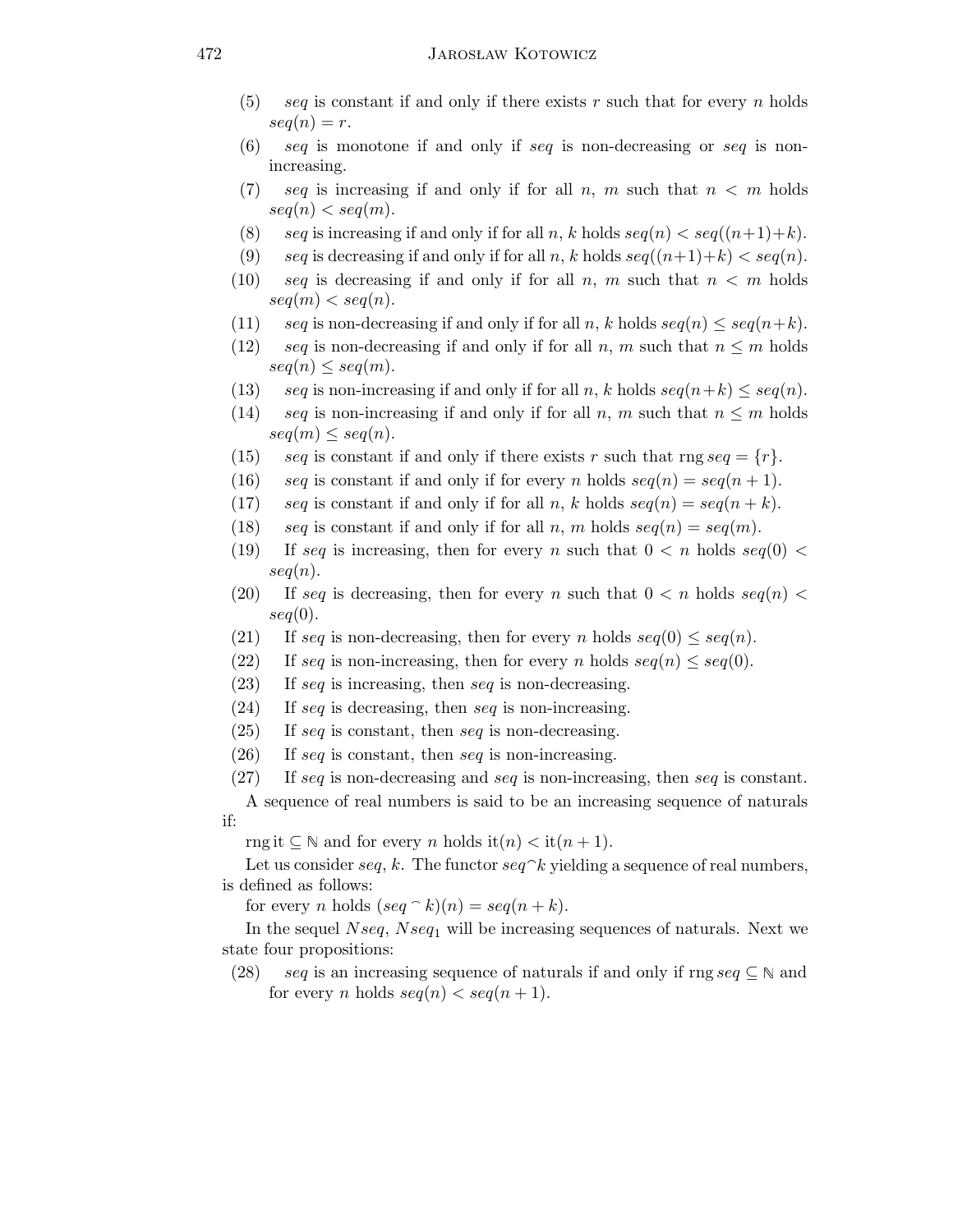- $(29)$  seq is an increasing sequence of naturals if and only if seq is increasing and for every *n* holds  $seq(n)$  is a natural number.
- (30)  $seq_1 = seq \hat{ } \hat{ } \hat{ }$  if and only if for every n holds  $seq_1(n) = seq(n + k)$ .
- (31) For every *n* holds  $(seq \cdot Nseq)(n) = seq(Nseq(n)).$

Let us consider  $Nseq$ , n. Then  $Nseq(n)$  is a natural number.

Let us consider  $Nseq$ , seq. Then seq  $\cdot Nseq$  is a sequence of real numbers.

Let us consider  $Nseq, Nseq_1$ . Then  $Nseq_1 \cdot Nseq$  is an increasing sequence of naturals.

Let us consider  $Nseq, k$ . Then  $Nseq \, \hat{k}$  is an increasing sequence of naturals. Let us consider seq, seq<sub>1</sub>. We say that seq is a subsequence of seq<sub>1</sub> if and only if:

there exists Nseq such that  $seq = seq_1 \cdot Nseq$ .

Next we state a number of propositions:

- (32) seq is a subsequence of seq<sub>1</sub> if and only if there exists Nseq such that  $seq = seq_1 \cdot Nseq.$
- (33) For every *n* holds  $n \leq Nseq(n)$ .
- (34)  $seq \cap 0 = seq.$
- (35)  $(seq \cap k) \cap m = (seq \cap m) \cap k$ .
- (36)  $(\text{seq} \cap k) \cap m = \text{seq} \cap (k+m).$
- (37)  $(\text{seq} + \text{seq}_1) \hat{k} = \text{seq} \hat{k} + \text{seq}_1 \hat{k}.$
- (38)  $(-seq) \hat{ } \; k = -seq \hat{ } \; k.$
- (39)  $(seg seq_1) \hat{k} = seq \hat{k} seq_1 \hat{k}.$
- (40) If seq is non-zero, then seq  $\hat{ }$  k is non-zero.
- (41) If seq is non-zero, then  $seq^{-1} \hat{ } \; k = (seq \hat{ } \; k)^{-1}.$
- (42)  $(seq \cdot seq_1) \cap k = (seq \cap k) \cdot (seq_1 \cap k).$
- (43) If seq<sub>1</sub> is non-zero, then  $\frac{seq}{seq_1} \cap k = \frac{seq \cap k}{seq_1 \cap k}$  $\frac{seq \ \ \kappa}{seq_1 \cap k}.$
- (44)  $(r \cdot seq) \cap k = r \cdot (seq \cap k).$
- (45)  $(seg \cdot Nseq) \cap k = seq \cdot (Nseq \cap k).$
- $(46)$  seq is a subsequence of seq.
- (47)  $seq \hat{ }$  is a subsequence of seq.
- (48) If seq is a subsequence of seq<sub>1</sub> and seq<sub>1</sub> is a subsequence of seq<sub>2</sub>, then seq is a subsequence of  $seq_2$ .
- (49) If seq is increasing and seq<sub>1</sub> is a subsequence of seq, then seq<sub>1</sub> is increasing.
- (50) If seq is decreasing and seq<sub>1</sub> is a subsequence of seq, then seq<sub>1</sub> is decreasing.
- (51) If seq is non-decreasing and seq<sub>1</sub> is a subsequence of seq, then seq<sub>1</sub> is non-decreasing.
- (52) If seq is non-increasing and seq<sub>1</sub> is a subsequence of seq, then seq<sub>1</sub> is non-increasing.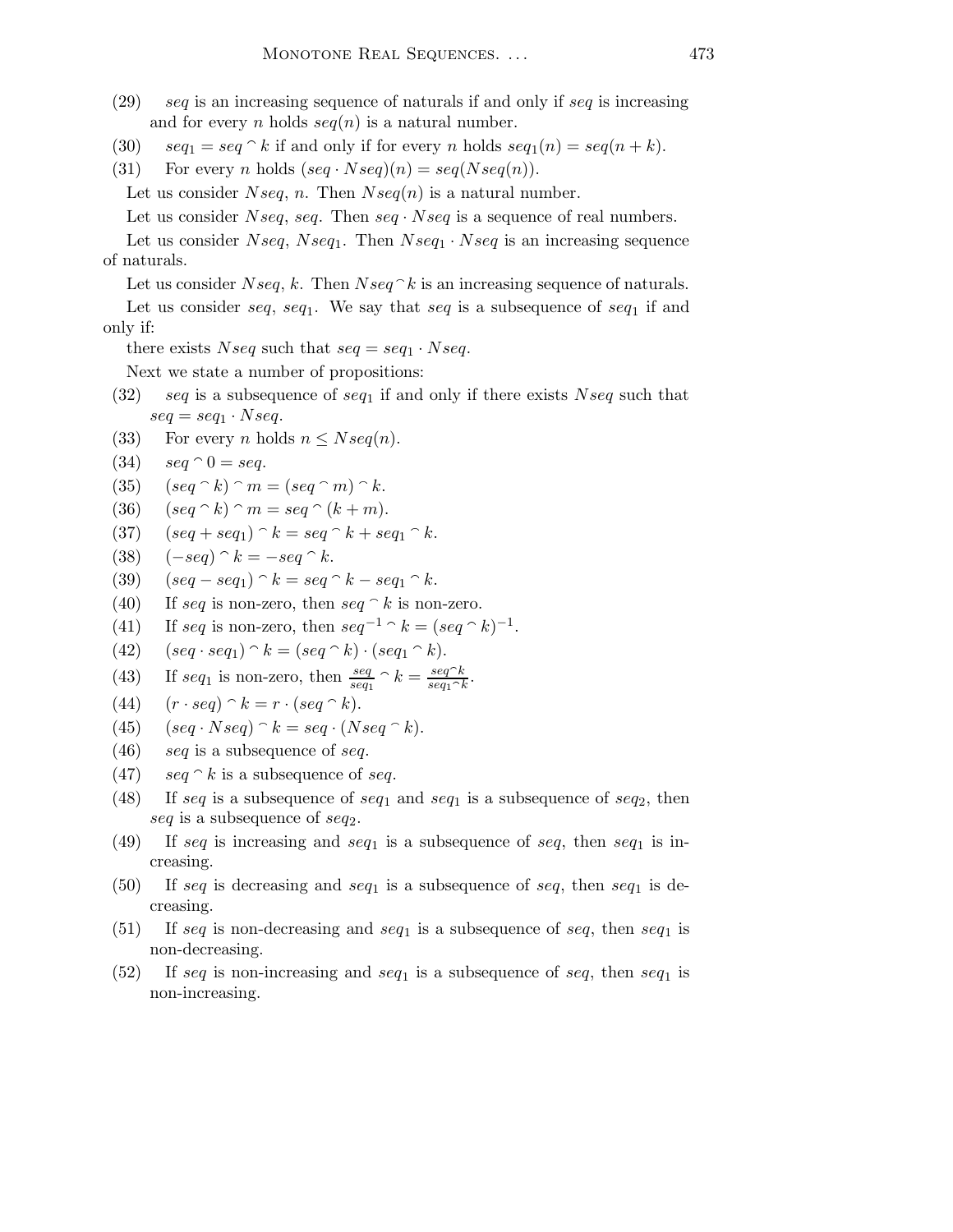- (53) If seq is monotone and seq<sub>1</sub> is a subsequence of seq, then seq<sub>1</sub> is monotone.
- (54) If seq is constant and seq<sub>1</sub> is a subsequence of seq, then seq<sub>1</sub> is constant.
- (55) If seq is constant and seq<sub>1</sub> is a subsequence of seq, then  $seq = seq_1$ .
- (56) If seq is upper bounded and seq<sub>1</sub> is a subsequence of seq, then seq<sub>1</sub> is upper bounded.
- (57) If seq is lower bounded and seq<sub>1</sub> is a subsequence of seq, then seq<sub>1</sub> is lower bounded.
- (58) If seq is bounded and seq<sub>1</sub> is a subsequence of seq, then seq<sub>1</sub> is bounded.
- (59) If seq is increasing and  $0 < r$ , then  $r \cdot seq$  is increasing but if seq is increasing and  $0 = r$ , then  $r \cdot seq$  is constant but if seq is increasing and  $r < 0$ , then  $r \cdot seq$  is decreasing.
- (60) If seq is decreasing and  $0 < r$ , then  $r \cdot seq$  is decreasing but if seq is decreasing and  $0 = r$ , then  $r \cdot seq$  is constant but if seq is decreasing and  $r < 0$ , then  $r \cdot seq$  is increasing.
- (61) If seq is non-decreasing and  $0 \leq r$ , then  $r \cdot seq$  is non-decreasing but if seq is non-decreasing and  $r \leq 0$ , then  $r \cdot seq$  is non-increasing.
- (62) If seq is non-increasing and  $0 \leq r$ , then  $r \cdot seq$  is non-increasing but if seq is non-increasing and  $r \leq 0$ , then  $r \cdot seq$  is non-decreasing.
- (63) If seq is increasing and seq<sub>1</sub> is increasing, then  $seq + seq_1$  is increasing but if seq is decreasing and seq<sub>1</sub> is decreasing, then  $seq + seq_1$  is decreasing but if seq is non-decreasing and seq<sub>1</sub> is non-decreasing, then  $seq + seq_1$ is non-decreasing but if seq is non-increasing and  $seq_1$  is non-increasing, then  $seq + seq_1$  is non-increasing.
- (64) If seq is increasing and seq<sub>1</sub> is constant, then  $seq + seq_1$  is increasing but if seq is decreasing and seq<sub>1</sub> is constant, then  $seq + seq_1$  is decreasing but if seq is non-decreasing and seq<sub>1</sub> is constant, then  $seq + seq_1$  is nondecreasing but if seq is non-increasing and seq<sub>1</sub> is constant, then  $seq + seq_1$ is non-increasing.
- (65) If seq is constant, then for every r holds  $r \cdot seq$  is constant and  $-seq$  is constant and |seq| is constant.
- (66) If seq is constant and seq<sub>1</sub> is constant, then seq  $\cdot$  seq<sub>1</sub> is constant and  $\textit{seq} + \textit{seq}_1$  is constant.
- (67) If seq is constant and seq<sub>1</sub> is constant, then  $seq seq_1$  is constant.
- (68) If seq is upper bounded and  $0 < r$ , then  $r \cdot seq$  is upper bounded but if seq is upper bounded and  $0 = r$ , then  $r \cdot seq$  is bounded but if seq is upper bounded and  $r < 0$ , then  $r \cdot seq$  is lower bounded.
- (69) If seq is lower bounded and  $0 < r$ , then  $r \cdot seq$  is lower bounded but if seq is lower bounded and  $0 = r$ , then  $r \cdot seq$  is bounded but if seq is lower bounded and  $r < 0$ , then  $r \cdot seq$  is upper bounded.
- (70) If seq is bounded, then for every r holds  $r \cdot seq$  is bounded and  $-seq$  is bounded and |seq| is bounded.